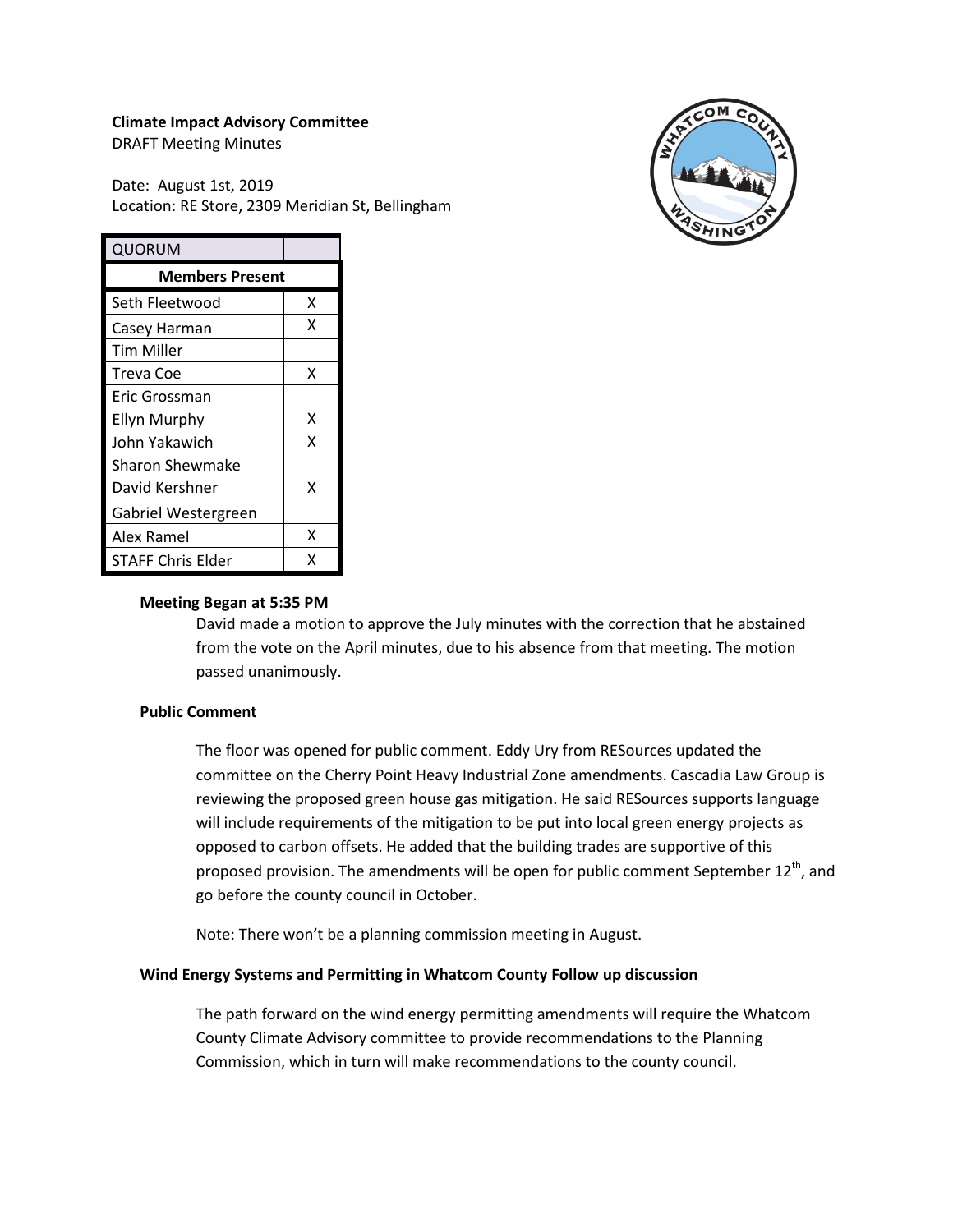Alex lead the discussion on the progress of the Wind Energy Subcommittee, which consists of CIAC members Alex and Casey, as well as Atul Deshmane and Chris Elder. The group discussed the overall direction of the amendments – the specifics of which will be hashed out in the subcommittee.

First, the group discussed the need for clear definitions of small, medium and large wind installations. It was suggested to consult other counties' wind requirements to see what the typical sizes are.

It was pointed out that Whatcom County does not have a high wind resource. However, it may have a better time coordination between the generating capability and the load required, making the county's wind resource more attractive than other locales. But due to the limited open land and available turbine sites the county may be more conducive to medium wind resource installations rather than very large wind farms.

Noise was the next discussion topic. The county code points to the Washington Administrative Code (WAC) for the noise requirements. The WAC has different noise requirements for different "classes" of locations. For example: Class A locales consist of residential areas. Of noted interest was the different noise requirements between day and night in Class A zones. The major recommendation was to use the existing noise codes in the WAC for local wind turbines and not to require anything above and beyond existing state law.

Along with noise, infrasound was discussed. (Infrasound is the sound created below 20Hz that the human ear cannot hear). The current wind ordinance carries requirements for infrasound. It was suggested that a reasonable literature search be performed, and if nothing is found, remove the infrasound requirement. This requirement is difficult because the wind energy manufacturers typically do not design or characterize infrasound from turbines.

The next point of discussion was on birds, bats and other wildlife. It was suggested to reach out to the Audubon Society for recommendations. Although SEPA covers some wildlife impact, it was pointed out that SEPA is a study in a point in time, not a prolonged study, which might be necessary in order to fully understand the wildlife patterns. A question arose about whether to require permit applicants for small wind turbine to perform a wildlife study – this could be effectively a ban on small wind turbine installations. There was some question whether small wind turbine installations will really help generate significant energy, and may contribute more to bird kills, which may soil the wind industry reputation in the county. Conversely, there likely will not be many small wind installations, so this may be a non-issue. The decision on whether small wind turbine installations will require a wildlife study will be tabled pending a literature investigation on the potential wildlife impacts of small wind.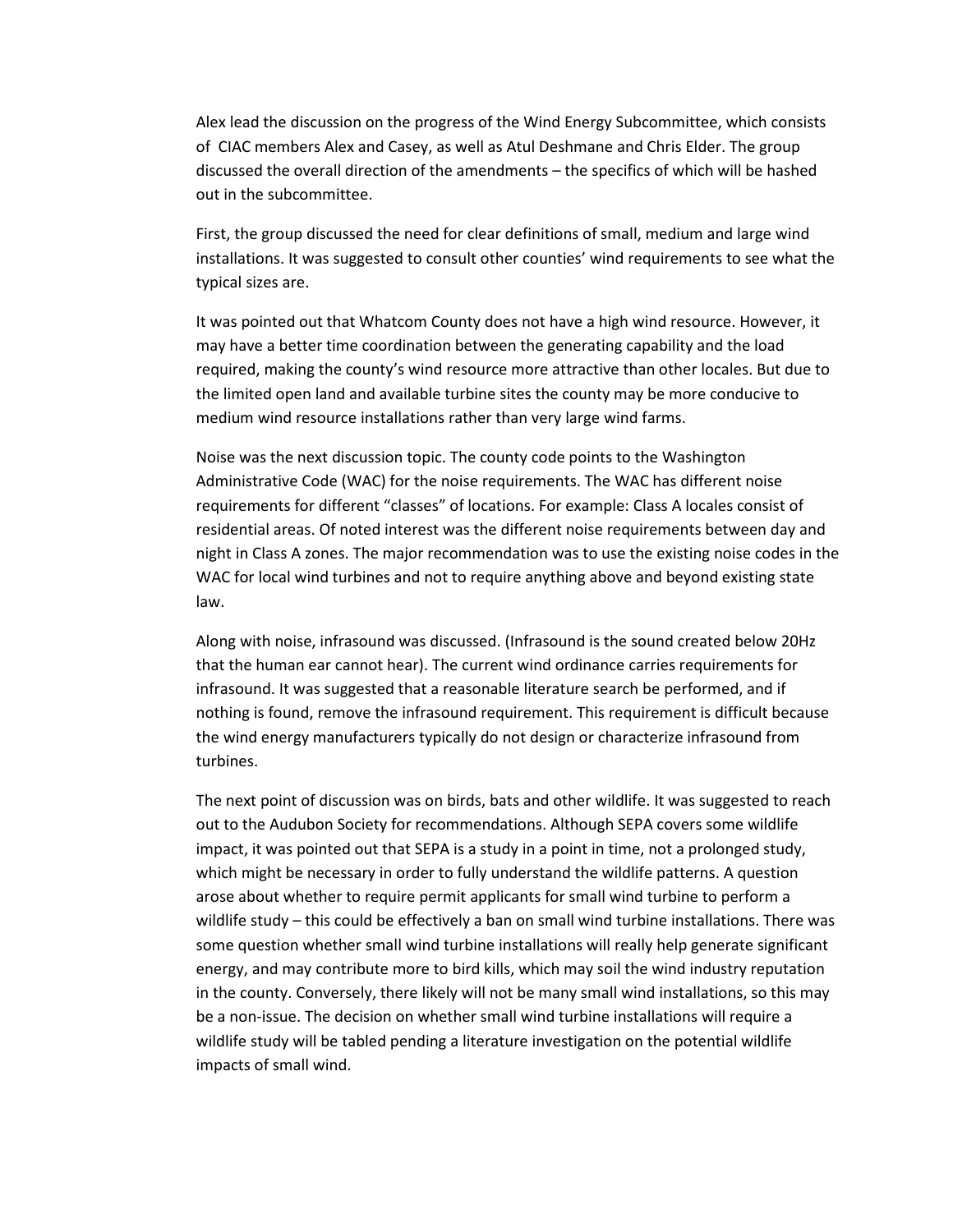Shadow flicker, which is the pulsing of shadows due to the rotating wind turbine blades, was briefly discussed. It is believed that there are reasonable guidelines in existence and the county code should use those guidelines.

A lengthy discussion ensued over the zoning of wind turbines in the county. First, there was some concern that the advent of "heavy industry" such as a wind farm could thwart the existing plans for the east county forest lands. It was suggested that creating a permissible "wind turbine" overlay in the Whatcom County code could provide a better compromise than a blanket statement allowing wind turbines in certain zones. This would apply to agricultural, heavy industrial and working forest zones. A lively discussion surrounded putting turbines in agricultural lands – there was lots of concern that some residents in those ag lands would become vocal opponents of the wind ordinance changes, but adding turbines to ag land could help farmers afford to keep open land in ag due to the extra income from a wind turbine.

Discussion then turned to the Whatcom Watershed requirement. The current code has a ban on turbines in the Whatcom Watershed, which removes a large portion of the economically viable wind resource area from development, specifically Lookout and Stewart Mountains. It was suggested that the committee reach out to the City of Bellingham and other organizations interested in the Whatcom Watershed, and determine if a wind turbine installation would affect the watershed. It was pointed out that building roads to the turbines could have a significant adverse effect on the watershed. Both the construction and decommissioning associated with new roads, and possible adverse impacts of additional human activity (forest fire ignition, for example), may be the largest concern with new wind development.

The complaint process was mentioned – it was recommended to look to other community codes for guidance. The complaint process in the current code was highlighted as unreasonable, and again, it was recommended to use existing county processes to make it easier on both the wind farm operators and county staff.

Setbacks, aesthetics, and tower height were briefly discussed at the end. The suggestion was that tower heights and setbacks should be based on safety, not appearance. For example, the setbacks should be, at a minimum, the height of a tower, subject to increases due to noise. The visual appearance part of the current ordinance is vague; it should be based on standard manufacturer's colors.

Further details will be hashed out in the subcommittee and presented to the CIAC at a later meeting.

#### **Community Research Project Update**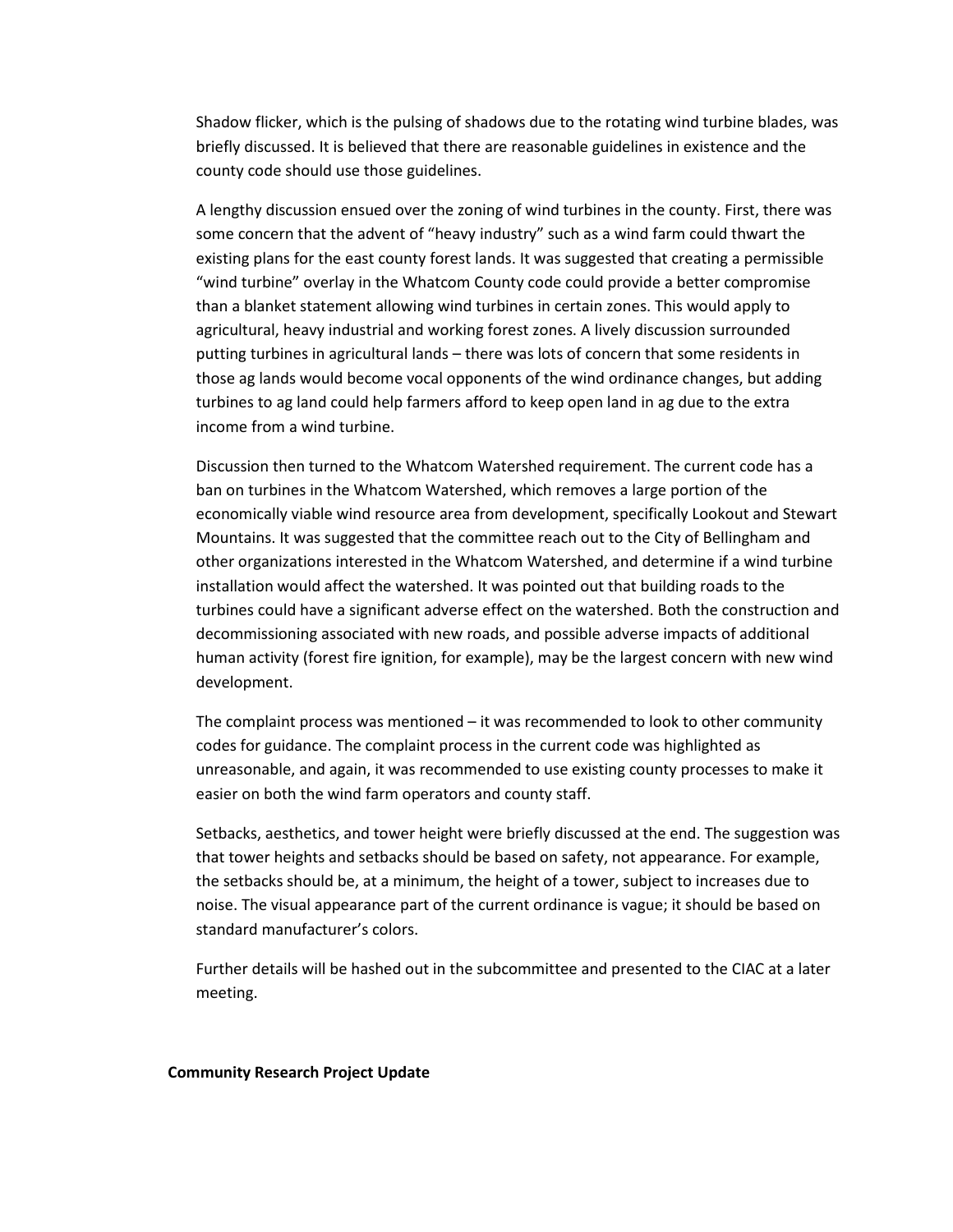Ellyn presented the progress on the Community Research Project. The interviews have all been conducted, and volunteers are working to compile the summaries. Some of the summaries have gone out to the committee members for review Others will be forthcoming.

### **Update on Climate Action Plan Consultant**

Chris updated the committee on the selection process for the consultant to work on the climate action plan. Cascadia Consulting Group, headed by Principals Christy Shelton and Charlie Scott, was selected, based on their experience, presentation methods and efforts on climate impact vulnerability identification. A draft scope of work was provided to the CAIC members– the major tasks include:

- a) 2017 Green House Gas (GHG) emission inventory and "business as usual forecast".
- b) Conduct vulnerability assessment and prepare a guidance document; and
- c) Review implementation of the 2007 Climate Action Plan and provide additional strategies for GHG reduction

The target completion of the work is early 2020, with a drop-dead date of June 30<sup>th</sup>, 2020. The final scope of work will need to be approved by the county council, and it was suggested that a written update of the Climate Advisory Committee's progress be provided at the same time.

# **Update on the Forest GHG Emissions Policy Paper**

Chris updated the committee on the ICLEI Forest GHG Paper. A hard copy summary was provided to the CIAC members. This paper may be useful for guidance on land use policies, particularly those associated with forest land. This also sparked discussion related to the Cherry Point GHG mitigation. It was suggested that land trusts or conservation of land to provide GHG mitigation is problematic, based on the difficulty in determining forest land carbon sequestration and in guaranteeing that emissions are truly being offset.

# **Discussion on Triple Bottom Line**

A handout describing "triple bottom line" philosophy was handed out for the CIAC members to read. Triple Bottom Line will likely be brought up at a future meeting.

### **Old/New Business**

There was no discussion on old or new business. Casey mentioned that Whatcom County is already a major exporter of over 800MW of renewable hydro energy form the Seattle City